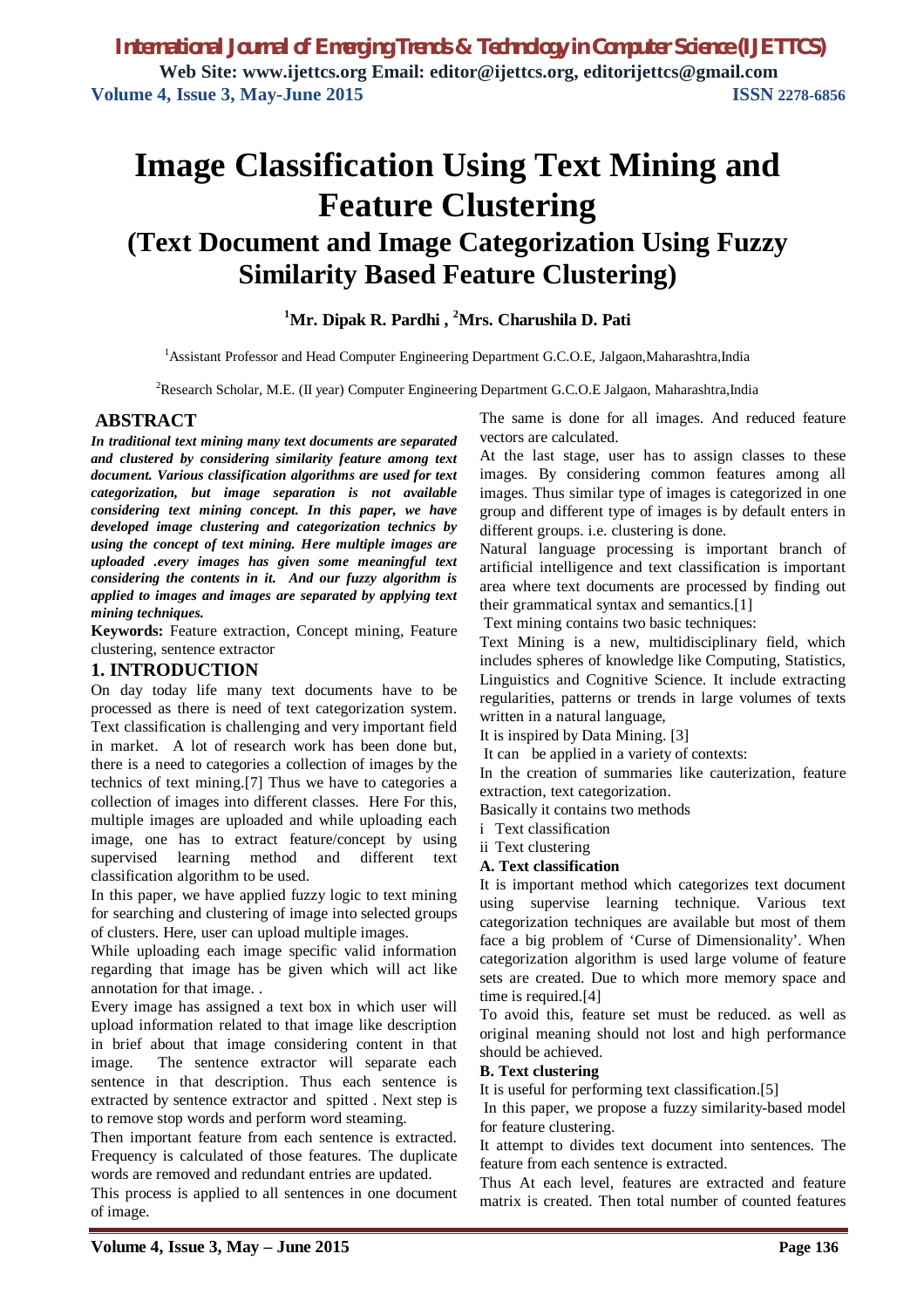is analyzed. If repeated features are found, then those duplicate entries are removed. And frequencies of features are updated. Each sentence is processed and whole document ids processed according to this. Thus important feature from each document represent that image .further it helps to perform clustering.

#### **2. RELATED WORK**

Marcus Vinicius C. Guelpeli et,el [1] proposed a text categorizer using the methodology of Fuzzy Similarity. Where the grouping algorithms Stars and Cliques are adopted in the Agglomerative Hierarchical method and they identify the groups of texts by specifying some time of relationship rule to create categories based on the similarity analysis of the textual terms.

The proposal is that based on the methodology suggested, categories can be created from the analysis of the degree of similarity of the texts to be classified, without needing to determine the number of initial categories. The combination of techniques proposed in the categorizer's phases brought satisfactory results, proving to be efficient in textual classification.

Thus their work proposed a text categorization based on the Agglomerative Hierarchical methodology with the use of fuzzy logic.

Author L Choochart et.el[2] suggested a method of automatically classifying Web documents into a set of categories using the fuzzy association concept is proposed. To solve ambiguity problem, fuzzy association is used to capture the relationships among different index terms or keywords in the documents i.e., each pair of words has an associated value to distinguish itself from the others. Therefore, the ambiguity in word usage is avoided. . The analysis of results show that their approach yields higher accuracy compared to the vector space model

Author: Ahmad T. Al-Taani,et. el[4] suggested a fuzzy similarity approach for Arabic web pages classification is presented. The approach uses a fuzzy term-category relation by manipulating membership degree for the training data and the degree value for a test web page The approach used fuzzy term-category relation by manipulating membership degree for the training data and the degree value for a test web page. They used and compared six measures in this study. These measures are: Einstein, Hamacher, bounded difference, Algebraic, MinMax, and Special case fuzzy (Scfuzzy). The best performance is achieved by the Einstein measure then the Bounded measure followed by Algebraic measure.

The training data is first collected from different sources, and then normalized by passing it through the noise elimination module. The approach also includes the HTML stripping, stop word removing, and stemming. The learning process began by representing terms as numbers to reduce their representation. The final step in the process was to apply the six measures to the web pages.

Author Shady Shehata, and Fakhri Karray et. el[5] suggested a new concept based mining model composed of four components to improve the text clustering quality. The first component is the sentence-based concept analysis which analyzes the semantic structure of each sentence to capture the sentence concepts using the proposed conceptual term frequency ctf measure. Then, the second component, document-based concept analysis, analyzes each concept at the document level using the concept-based term frequency tf. The third component analyzes concepts on the corpus level using the document frequency df global measure. The fourth component is the concept-based similarity measure which allows measuring the importance of each concept with respect to the semantics of the sentence, the topic of the document, and the discrimination among documents in a corpus. By combining the factors affecting the weights of concepts on the sentence, document, and corpus levels, a conceptbased similarity measure that is capable of the accurate calculation of pair wise documents is devised. This allows performing concept matching and concept-based similarity calculations among documents in a very robust and accurate way. The quality of text clustering achieved by this model significantly surpasses the traditional single term- based approaches.

The author Shalini Puri and Sona Kaushik[3] discussed different fuzzy similarity related algorithms and methodologies in detail. Which generates good results with the underlying techniques, mechanisms and methodologies?

These models focus on new kinds of different classification issues and techniques. And contribute in providing the information about advanced fuzzy classification, related models and techniques [3]. The analytical review provides a simple summary of the sources in an organizational pattern and Combines both summary and synthesis to give a new interpretation of old material. Additionally, their experimental results and their parametric data are sufficiently described and compared independently. Such comparative studied and technical analysis charts provide a strong base to understand the use of fuzzy and its related concerns. Various experimental results have proven themselves good for the models and techniques. The utility of fuzzy logic and its areas give a good effect on text mining and text classification. [4]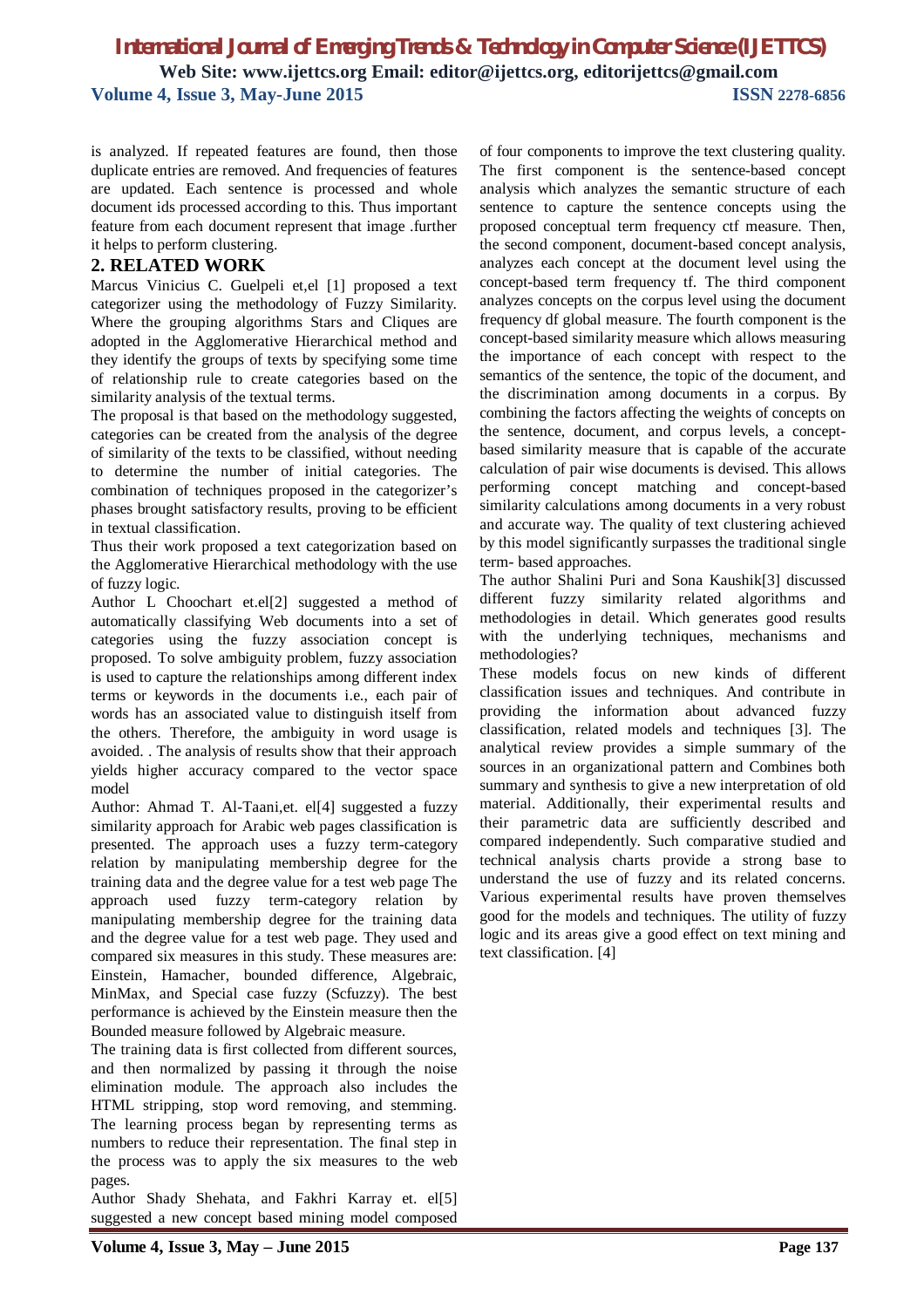## **3. PROPSED WORK**

**A Architecture Of Proposed Work**



The important concepts are used related to text document classification are as follows:

#### **Fuzzy Logic**

It a mathematical logic whose answer can be between 0 and 1 i.e. neither fully true nor false thus it provides approximate reasoning instead of exact.[5]

## **Clustering**

By using fuzzy logic and concept of text mining, we can divide similar type of image into different classes thus we have used fuzzy algorithm to cluster images.[8]

This algorithm calculate frequency of every feature and remove redundant entries according to common feature, images are grouped into classes

#### **Concept mining**

It is used to extract the concept which is embedded in text document. Concept means word/ feature which have proper semantic structure on sentence.

#### **Feature extraction**

In text classification, large number of feature is generated. Due to which speed of execution is minimized and storage requirement is increased. So the feature reduction is important method which is to be done.

There are two methods of feature reduction

- a) Feature extraction
- b) Feature selection

In feature extraction, original feature set is converted in to different reduced feature set. Which is better method than feature selection?

#### **3) Similarity Measure**

Fuzziness gives uncertainty and provides range of values. Fuzzy similarity measurement is used to find out similarity among different text document, so similar type of text document can be grouped in to one category group. B. Problem Definition:

To classify multiple images in to predefined classes and perform feature clustering using the content of images.

In this paper, the description related image is considered to be the combination of words.

Fuzzy logic is applied to each image to cluster it in different classes.

#### **C. Case Study**

Consider three images Img1, Img2, Img3.

Each image is associated with text document in which valid brief information related to that image is given which is combination various sentences.

Each text document is processed through the sentence, document and integrated corpora levels.

Consider following 3 images along with their text attached to it.



Flower is sunflower.





**Img2**



## **Img3**

Our algorithm will work as follows:

S1: This is a yellow flower.

S2: Flower is sunflower.

1Word stemming and stop word removal: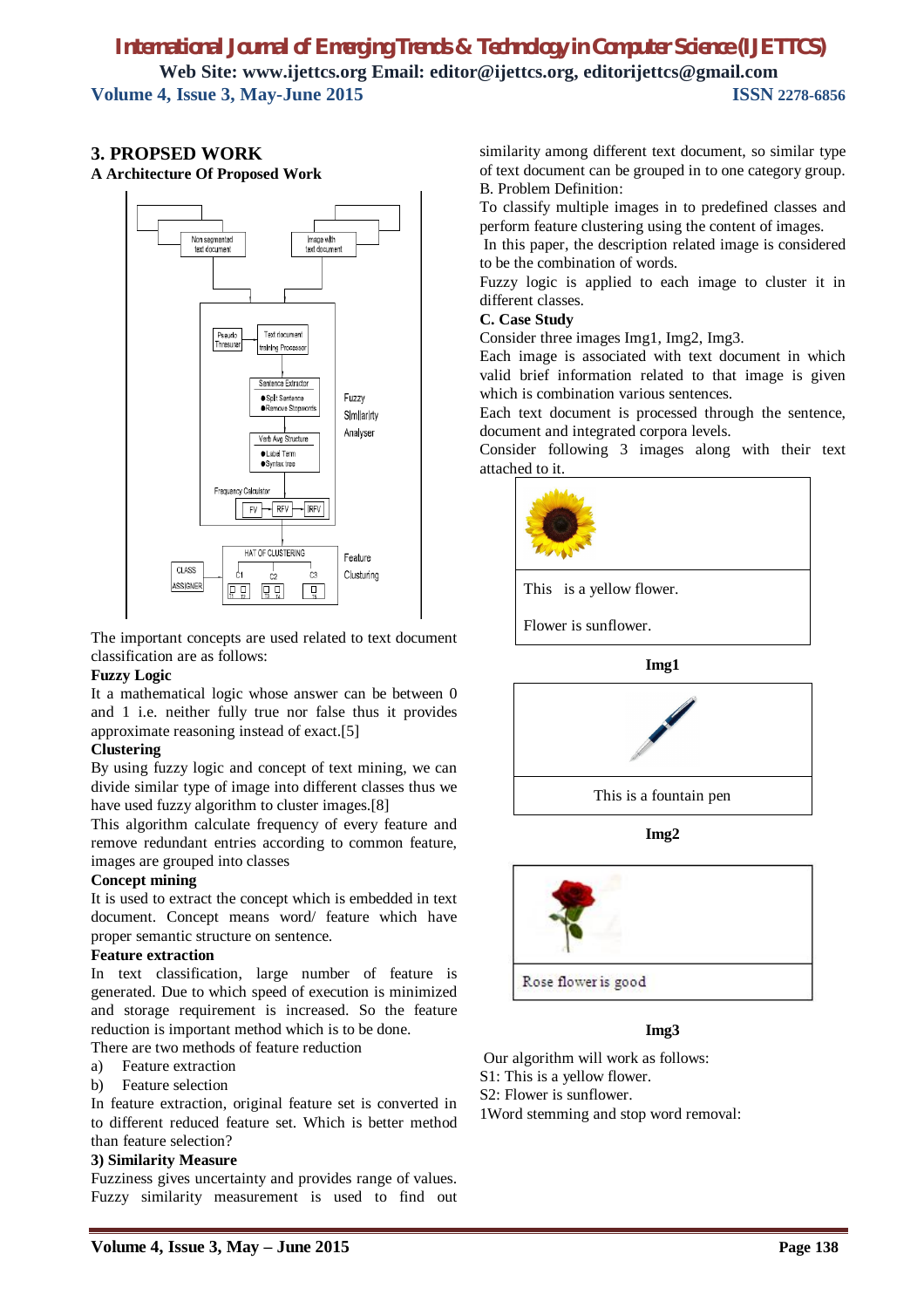| S1:            |          |           |  |
|----------------|----------|-----------|--|
| Feature<br>no. | Features | Frequency |  |
| F11            | This     | 1         |  |
| F12            | is       | 1         |  |
| F13            | a        | 1         |  |
| F14            | yellow   | 1         |  |
| F15            | flower   | 1         |  |

**S2:**

| Feature<br>no. | Features  | Frequenc<br>V |
|----------------|-----------|---------------|
| F21            | flower    |               |
| F22            | is        |               |
| F23            | Sunflower |               |

Here a, this, it, is stop words so they are removed. So refined features of both sentences are:

| Feature<br>no. | Features | Frequency |
|----------------|----------|-----------|
| F14            | yellow   |           |
| F15            | flower   |           |

| Feature no.     | Features  | Frequency |
|-----------------|-----------|-----------|
| F <sub>21</sub> | flower    |           |
| F23             | Sunflower |           |

**2. Removal of redundant entries and combine both sentences:**

| Feature<br>no. | Features  | Frequency |
|----------------|-----------|-----------|
| F <sub>1</sub> | yellow    |           |
| F <sub>2</sub> | flower    | 2         |
| F3             | Sunflower |           |

Likewise all documents corresponding to images are processed.

Features from other sentences are extracted and processed as follows:

S2: fountain, pen.

S3: rose, flower

**Integrated features (for all images**):

| Featur<br>e no. | Features  | Img | Img<br>2 | Img<br>3 |
|-----------------|-----------|-----|----------|----------|
| F1              | fountain  | 0   |          |          |
| F2              | flower    | 2   | 0        | 1        |
| F <sub>3</sub>  | pen       | 0   |          |          |
| F4              | Sunflower | 1   |          |          |
| F <sub>5</sub>  | yellow    |     |          |          |

Classes would be two: C1 and C2. And Img1 and Img2 have at least one common feature so images are clustered in 2 classes like:

1) C1: Img1 and Img2

2) C2: Img2

#### **D. Algorithm**

1. Uploading of images

2. Give brief description to each image

3. Preprocessing of images

a) Sentence level processing by sentence extractor. Separate each sentence

b) Draw syntax tress divide each sentence in verb argument structure.

c). calculate frequency of each feature.

d) Perform word steaming and remove stop words.

f) Remove redundant entries update their frequency

Follow step a to f for all sentences in one text document related to image.

Follow step 3 for all text document in diff images,

4. Update frequency for all images

- 5. Define classes in which images are to be clustered
- 6. Depending upon common features divide images into categories

Then Mathematical term for image classification –

Consider images i1,i2,i3...in to be classified among classes c1,c2,c3…cn

Where each image I is associated with text box t. Where i1 $\text{f1},$  i2 i $\text{f1},$  i3 $\text{f3}$  and tn $\text{f1}$ 

$$
T_B = \{ t_{1, t_2, t_3, \dots, t_n} \}
$$
 (1)

At Sentence level processing:

A text 
$$
t_1
$$
, is composed of set of 'n'  
\n $t_1 = \{S_{i1}, S_{i2}, \dots \dots S_{im}\}$  (2)  
\nwhere i = text document no  
\n $m = no$  of sentences  
\n $m = size$  of  $\{T_1\}$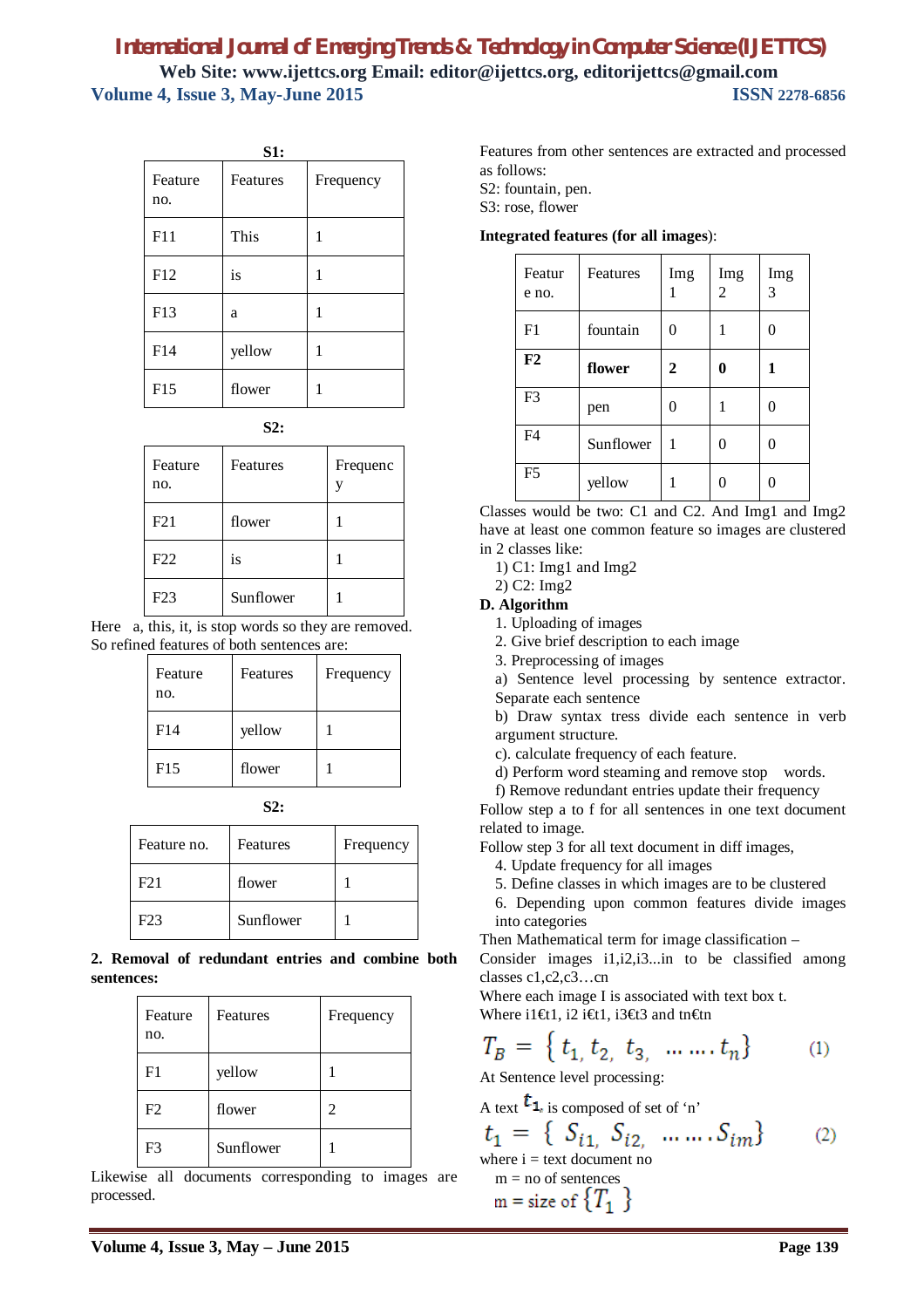Feature Vector (FV)  
\n
$$
FV = \{F_{i1}, F_{i2}, \dots \dots F_{in}\}
$$
 3  
\nReduced Feature Vector (RFV)  
\n'RFV = {RFV<sub>i1</sub>, RFV<sub>i2</sub>, ..., RFV<sub>in</sub>}\n  
\nAt integrated corpora level  
\nSuppose classes =  
\n*Classes* = C<sub>1</sub>, C<sub>2</sub>, ..., C<sub>n</sub>} and  
\n*Classes* = C<sub>1</sub>, C<sub>2</sub>, C<sub>3</sub>.  
\nAnd  
\n
$$
Images = I1, I2, I3, I4,
$$
\nThen  
\n
$$
C1 = \{I1, I2\}\nC2 = \{I3\}\nC1 - \{I1\}
$$

 $C_3 = \{I_4\}$ Where  $C_1 = Max (\Sigma(RFV))$ 5 Let  $Max(\Sigma(RFV)) = \delta$ 

Which is threshold frequency for all images for classification

$$
C_2 = \log \left( \sum_{P1}^{S-1} (RFV) \right)
$$

$$
{}_{I}C_3 = \log \left( \sum_{S} (RFV) \right)
$$

$$
V_{\text{here}} P_1 = \frac{\delta}{\delta}
$$

## **5. RESULT**





| C Image Class<br>$x \sqrt{a}$                                                                                               | $-6 - 3$                              |
|-----------------------------------------------------------------------------------------------------------------------------|---------------------------------------|
| C # © localhost1208/tmc1/ViewClass2.aspx<br>$\rightarrow$<br>$\leftarrow$                                                   | 白马                                    |
| mage 3.jpg Tulips.jpg.@@@@@@@@@@@@image 1.jpg.image 2.jpg.@@@<br>mage 3.jpg Tulips jpg @@@@@@@@@@@@@inage 1.jpg mage 2.jpg. |                                       |
|                                                                                                                             |                                       |
| <b>TEXT MINING CLASSIFICATION</b>                                                                                           |                                       |
| <b>Upload Decuments</b><br>Manage All Documents<br>Image Upload<br>Change Password<br>Feature Vector (CFA)<br>logett        |                                       |
|                                                                                                                             |                                       |
| ß<br>Create Class                                                                                                           |                                       |
| $C2$ $C3$ $C4$<br>$\mathbb{C}5$<br>C1                                                                                       |                                       |
| image 1.jpg<br>mage 3.jpg<br>Tulips.jpg<br>mage 2 jpg                                                                       |                                       |
|                                                                                                                             |                                       |
|                                                                                                                             |                                       |
|                                                                                                                             |                                       |
|                                                                                                                             |                                       |
|                                                                                                                             |                                       |
|                                                                                                                             |                                       |
|                                                                                                                             |                                       |
|                                                                                                                             |                                       |
|                                                                                                                             |                                       |
|                                                                                                                             |                                       |
|                                                                                                                             |                                       |
| ſ.                                                                                                                          | 2944                                  |
| 츣<br>H<br>Y<br>$\bullet$<br>$\circledcirc$ $\mathbb{I}$<br>$\bullet$<br>Δ                                                   | <b>DENNPAREMENT CAR</b><br>04-04-2005 |

#### **6. CONCLUSION AND FUTURE SCOPE**

Thus fuzzy similarity algorithm of text mining can be applied for making clusters of various images. Thus image categorization is done by using the technic of text mining .In future fuzzy algorithm can also be applied for audio, video data set classification.

#### **REFERANCES**

- [1]. Marcus Vinicius C. Guelpeli Ana Cristina Bicharra, "Constructed Categories for Textual Classification Using Fuzzy Similarity and Agglomerative Hierarchical Methods"
- [2]. L Choochart," Web Document Classification Based on Fuzzy Association"
- [3]. Shalini Puri1 and Sona Kaushik. "A Technical Study And Analysis On Fuzzy Similarity Based Models For Text Classification"
- [4]. Ahmad T. Al-Taani, and Noor Aldeen K. Al-Awad "A Comparative Study of Web-pages Classification Methods using Fuzzy Operators Applied to Arabic Web-pages"